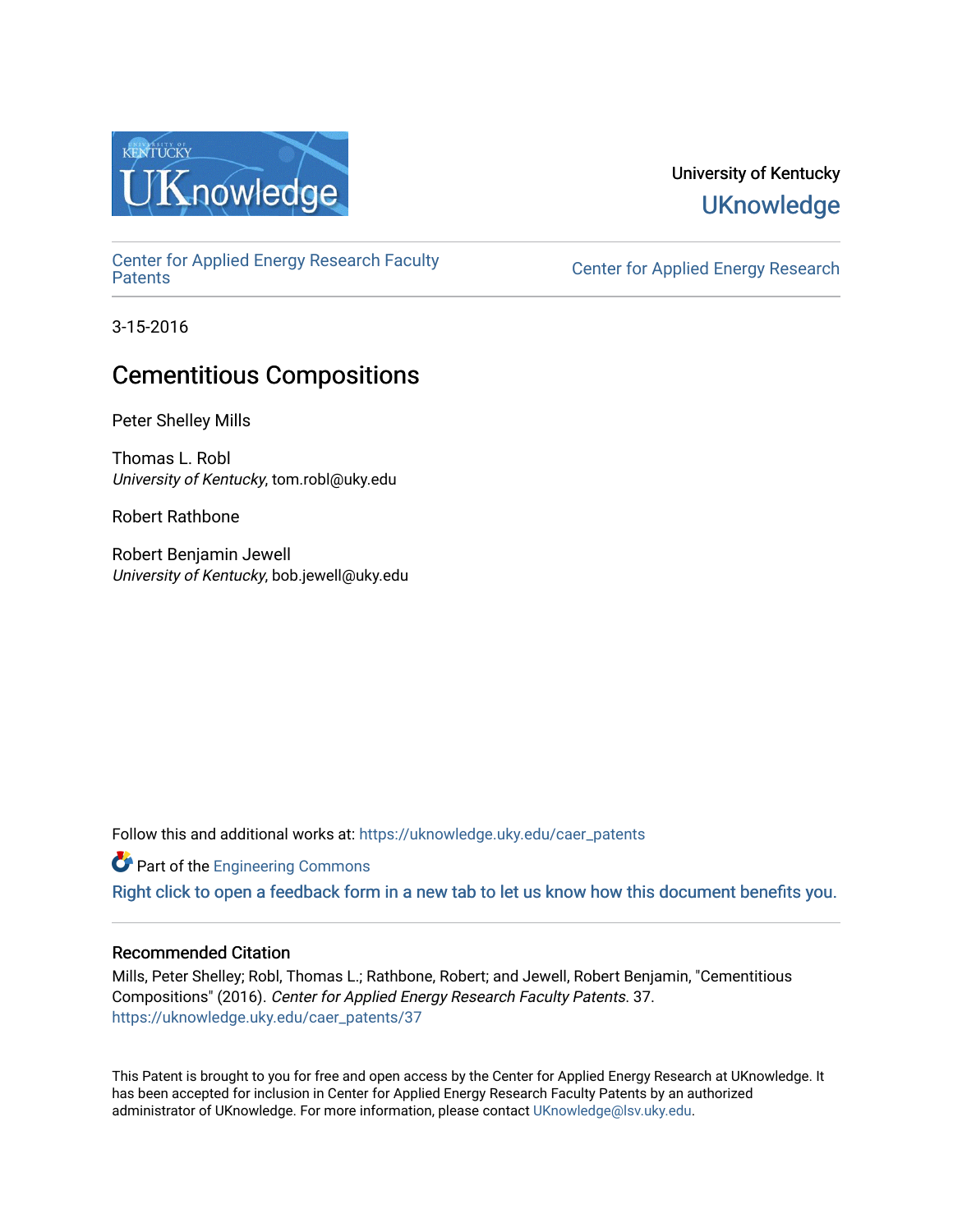

US009284226B2

# c12) **United States Patent**

# **Mills et al.**

#### (54) **CEMENTITIOUS COMPOSITIONS**

- (75) Inventors: **Peter Shelley Mills,** Stamping Ground, KY (US); **Thomas L. Robl,** Sadieville, KY (US); **Robert F. Rathbone,** Midway, KY (US); **Robert Benjamin Jewell,**  Lexington, KY (US)
- (73) Assignees: **MINOVA INTERNATIONAL LIMITED,** Chesterfield (GB); **UNIVERSITY OF KENTUCKY,**  Lexington, KY (US)
- ( \*) Notice: Subject to any disclaimer, the term of this patent is extended or adjusted under 35 U.S.C. 154(b) by 0 days.
- (21) Appl. No.: **12/963,179**
- (22) Filed: **Dec. 8, 2010**

### (65) **Prior Publication Data**

US 2012/0145044 Al Jun. 14, 2012

(51) **Int. Cl.** 

| (2006.01) |
|-----------|
| (2006.01) |
| (2006.01) |
| (2006.01) |
| (2006.01) |
| (2006.01) |
|           |

(52) **U.S. Cl.**  CPC ............... *C04B 281065* (2013.01); *C04B 71323*  (2013.01); *C04B 28114* (2013.01); *C04B 11/30*  (2013.01); *C04B 2111/00155* (2013.01); *C04B 2111/00577* (2013.01); *C04B 2111/00724*  (2013.01); *C04B 2111172* (2013.01); *C04B 2201/05* (2013.01)

(58) **Field of Classification Search**  CPC .... C04B 2103/10; C04B 14/365; C04B 7/323 USPC .......................................... 106/690, 692, 695 See application file for complete search history.

#### (56) **References Cited**

#### U.S. PATENT DOCUMENTS

#### (10) **Patent No.: US 9,284,226 B2**

#### (45) **Date of Patent: Mar.15,2016**

| 4.957.556 A $*$<br>6.113.864 A $*$<br>$6.437.027 B1*$<br>2002/0157576 A1<br>2002/0161071 A1*<br>2006/0118006 A1<br>2009/0105099 A1* | 9/1990 Kunbargi  106/693<br>9/2000 Kueper et al.  422/180<br>$10/2002$ Mills et al.<br>6/2006 Amathieu et al.<br>4/2009 Warrender et al.  507/269 |
|-------------------------------------------------------------------------------------------------------------------------------------|---------------------------------------------------------------------------------------------------------------------------------------------------|
| $2009/0156878$ Al <sup>*</sup>                                                                                                      | 6/2009 Cau Dit Coumes  C04B 14/06<br>588/3                                                                                                        |

#### FOREIGN PATENT DOCUMENTS

#### WO WO 97/45379 12/1997

#### OTHER PUBLICATIONS

Cement and Concrete Basics."Concrete in the Classroom". Retrieved on Nov. 14, 201l.Retrieved from http://www.cement.org/basics/ concretebasics\_lessonfive.asp. \*

International Search Report for corresponding application PCT/ GB20111052417 mailed Apr. 5, 2012.

Written Opinion for corresponding application PCT/GB2011/ 052417 mailed Apr. 5, 2012.

Sato et al, "Setting accelerators for shotcrete," XP 000191084, Chemical Database Accession No. 113-217052, Abstract, 1990.

Sato et al, "Rapid-setting agents for mortar and cement," XP 000057497, Chemical Abstracts Service, vol. 110, No. 7, p. 354, 1989.

Matusinović et al, Schnell bindende and frühhochfeste Calciumaluminatzemente/Rapid setting and hardening calcium aluminate cement materials, XP-001241310, vol. 58, No. 5, pp. 72-79, 2005.

ASTM International, Designation: C191-08, "Standard Test Methods for Time of Setting of Hydraulic Cement by Vicat Needle," American Association State Highway and Transportation Officials Standard, AASHTO No. Tl31, pp. 1-8, Published Jul. 2008, USA.

\* cited by examiner

*Primary Examiner-* Jun Li

*Assistant Examiner-* Karam Hijji

(74) *Attorney, Agent, or Firm-* Nixon & Vanderhye P.C.

#### (57) **ABSTRACT**

The invention provides a cementitious composition comprising a cement component comprising (i) an accelerant, (ii) a calcium sulphate source and (iii) an ettringite forming cement; an aggregate; and optionally water; wherein the cement has a minimum unconfined compressive strength of 1500 psi when tested in accordance withASTM C1140 and/ or C1604 at 15 minutes after placement; methods for its use and concrete formed from it.

#### **14 Claims, No Drawings**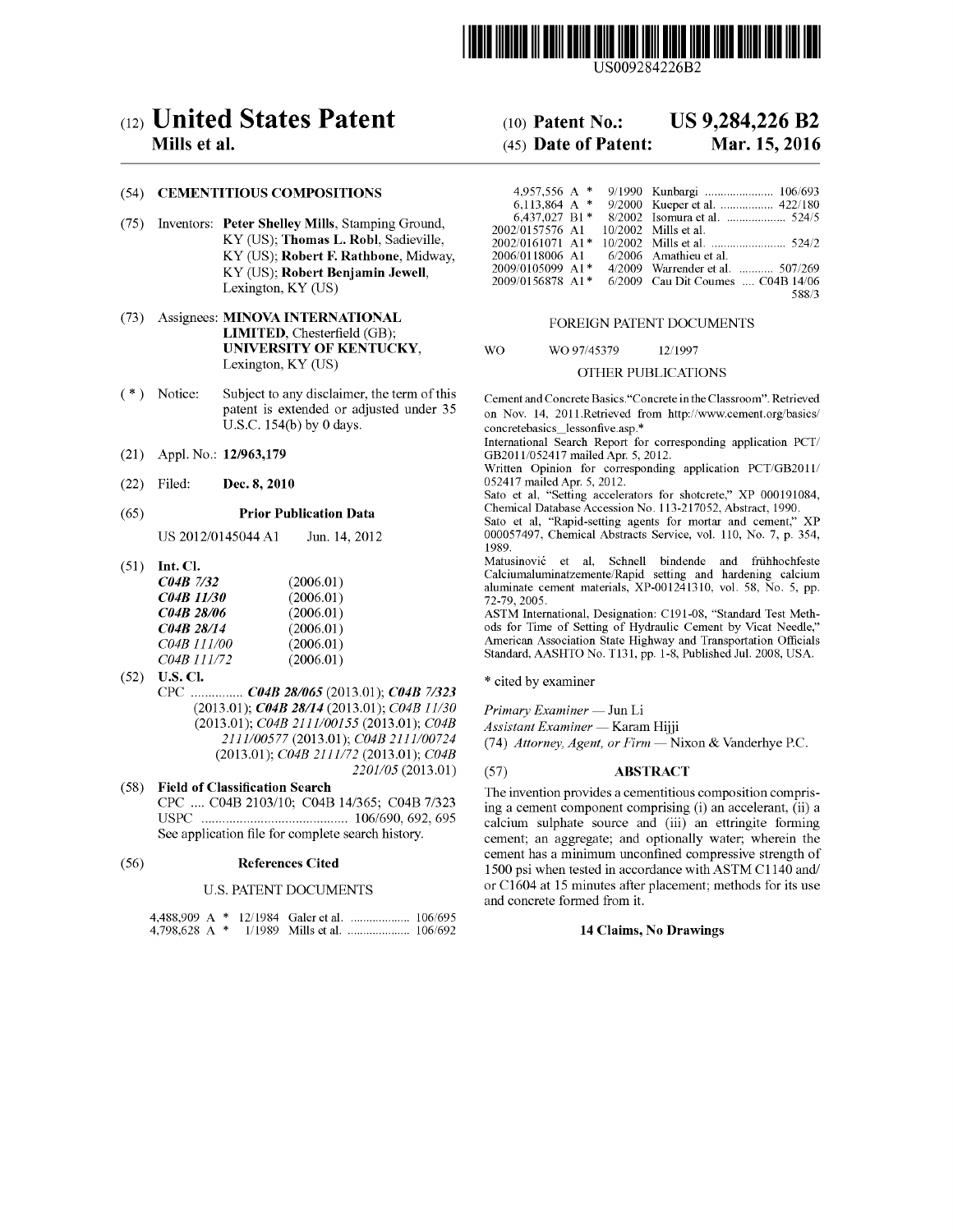### **CEMENTITIOUS COMPOSITIONS**

The present invention provides a cementitious composition, a method of applying the composition, a method of forming a support member and concrete formed from the composition.

Due to the current concerns about terrorist attacks on municipal structures, there has been a desire to solve the problem that known cementitious systems do not have a sufficiently high early cure strength that they are suitable to be 10 deployed with an early response team to rapidly stabilize a blast damaged structure. A system is needed that will provide the capability of quickly stabilizing a structure such as an airport runway, a tunnel, bridge and/or a dam that has been shocked and/or damaged by explosives before it fails cata- 15 strophically.

In mining applications, there is a desire to solve the problem of how to reduce the time spent preparing excavations, shafts or tunnels to increase the productivity of a worker in such a structure without jeopardizing their safety.

A way of ameliorating these problems has been sought.

According to the invention there is provided a cementitious composition comprising a cement component comprising (i) an accelerant, (ii) a calcium sulphate source and (iii) an ettringite forming cement; an aggregate; and optionally 25 water; wherein the cement has a minimum unconfined compressive strength of 1500 psi when tested in accordance with ASTM C1140 and/or C1604 at 15 minutes after placement.

According to the invention there is also provided a first method of applying the composition according to the inven- <sup>30</sup> tion to a surface which method comprises the steps of (i) providing the composition; and (ii) applying the composition to the surface; wherein the composition comprises water.

According to the invention there is also provided a second method of applying the composition according to the inven- <sup>35</sup> tion to a surface which method comprises the steps of (i) providing the composition; (ii) mixing the composition with water; and (ii) applying the mixed composition to the surface.

According to the invention there is further provided a method of forming a concrete member which method com- <sup>40</sup> prises the step of spraying the composition according to the invention to form the member.

According to the invention there is also provided concrete comprising the composition according to the invention.

The composition according to the invention may be in the 45 form of gunite or shotcrete. The term "shotcrete" refers to a cement composition which contains water which is applied by being sprayed at a location. Generally the water-containing cement composition is prepared and then pumped to a nozzle where compressed air is introduced in a manner 50 designed to project the composition on to a substrate at the location. The term "gunite" refers to a dry cement composition which is applied by being sprayed at a location. Generally the dry cement composition is blown down a hose or pipe to a nozzle where water is introduced and the damp (or wet) 55 mixture is projected by compressed air on to a substrate at the location.

Gunite or shotcrete is generally known for use in providing temporary support in open excavations, shaft sinking and tunneling. They are typically sprayed on to support exposed 60 ground until permanent support can be installed. Permanent support can be in the form of concrete segmental linings, steel supports, rock bolts, additional thickness of shotcrete or gunite and combinations of one or more of these support types or other techniques known to those skilled in the art. 65 hemihydrate or an anhydrite.

In open excavations, when a lift is removed and as the newly exposed ground has limited stand up time, shotcrete or gnnite is sprayed on first for stabilisation and then soil nails or some other means of support is installed for permanent support. In shaft sinking as a round is mucked out and before a ring can be installed often a shotcrete or gunite coating is applied for support. In turmeling, the exposed face is often sprayed with shotcrete or gunite until the next round is prepared for blasting. In addition the tunnel surface is often sprayed with shotcrete or gunite until roof bolts or steel rings or concrete segmental linings can be installed. Shotcrete and gunite are well proven materials which have been used successfully for many years for the temporary stabilisation of rock surfaces.

Conventional shotcrete or gunite is based on Portland cement with or without admixtures. The admixtures used in conventional shotcrete or gunite may be accelerators, retarders, anti-rebound agents and other materials known to those skilled in the art. Conventional shotcrete or gunite can set in only a few minutes, but they are relatively slow to harden taking 28 days to attain most of their strength. Even at one day 20 they will only possess about 1500 psi unconfined compressive strength. This means there is a significant delay after the gunite or shotcrete has been sprayed whilst it hardens until it is safe to resume mining activities in the vicinity of the shotcrete or gnnite. This delay depends on what is considered to be an acceptable strength the concrete needs to attain. This will depend on site conditions but is likely to be a day or more. This time delay slows down mining operations and limits the applications in which shotcrete or gunite may be used.

It has surprisingly been found that the composition according to the invention achieves a minimum unconfined compressive strength of 1500 psi when tested in accordance with ASTM C1604, C39 and/or C1140 at 15 mins after placement. In mining or turmeling applications, this short hardening time would be considered instantaneous because there is a small but finite length of time needed to remove the spray equipment from the application site and reintroduce mining or tunneling activities. As the composition according to the invention is effectively an instantaneously curing structural coating, it will have applications outside of mining and tunneling. One application is the temporary stabilisation of structures damaged by earthquakes, unauthorised explosive devices etc. The composition according to the invention may be applied as a coating to the damaged structure in such a way as to render it stable until a permanent repair can be effected or the structure demolished in a controlled marmer. The composition according to the invention may also be used to form a structural support member in situ by spraying the gunite or shotcrete so as to form a supportive member such as a beam or a pilaster.

The term "ettringite forming cement" refers to a cement which is capable of forming ettringite. The term "ettringite" refers to a calcium trisulphoaluminate having molecules of water of crystallisation and which has the formula  $3CaO.A1<sub>2</sub>O<sub>3</sub>.3CaSO<sub>4</sub>.32H<sub>2</sub>O.$  Ettringite is produced by the hydration of cementitious compositions containing calcium aluminate and calcium sulphate. British Patent No. 1506417 describes the use of a composition containing Portland cement, aluminous cement and calcium sulphate. The contents ofGB 1 506 417 are incorporated herein in their entirety by reference. In the composition of British Patent No. 1506417, the aluminous cement is mainly  $CaO<sub>3</sub>O<sub>3</sub>$  and  $CaO.2Al<sub>2</sub>O<sub>3</sub>$  together with at least 15% by weight  $12CaO.7Al<sub>2</sub>O<sub>3</sub>$  and the calcium sulphate may be any of the available forms of calcium sulphate such as a dihydrate, a

Ettringite may be formed by a cementitious composition comprising Klein's compound which is  $C_4A_3S^*$  wherein C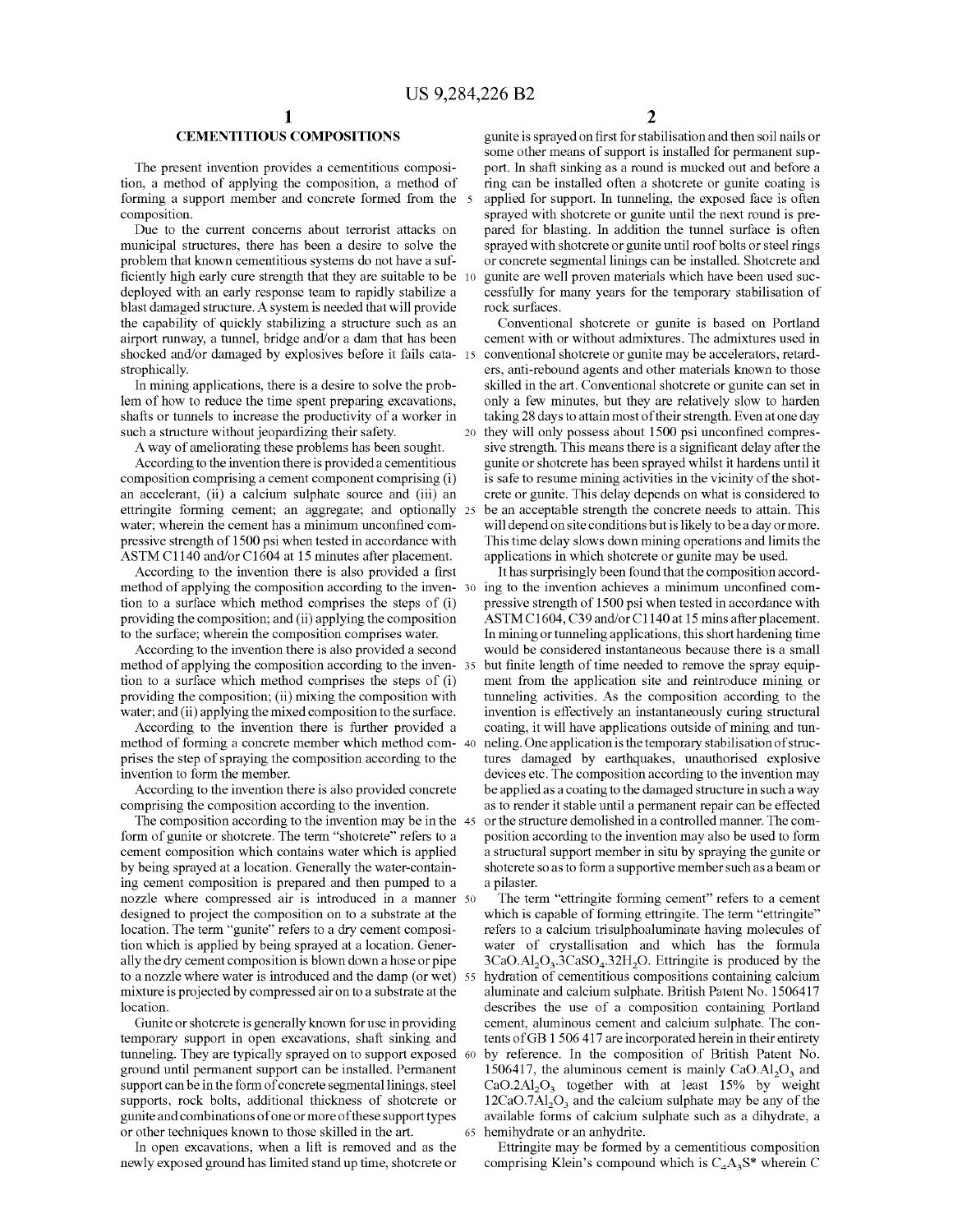represents CaO, A represents  $Al_2O_3$  and S\* represents SO<sub>3</sub>. Therefore, in some embodiments, the ettringite forming cement comprises  $C_4A_3S^*$  or a mixture of cement components which form  $C_4A_3S^*$  in use. In some embodiments, the ettringite forming cement may also be provided by a mixture of a high alumina cement and calcium sulphate or by a cement as described in U.S. Pat. No. 7,150,786 to Kunbargi, the contents of which document are incorporated herein in their entirety.

In some embodiments, the ettringite forming cement may be a cement marketed as Qwix® (by Buzzi Unicem USA Inc.) as a mineral additive for use with Portland cement concrete. An analysis of the ingredients of Qwix® is given in Example 1. Qwix® is regarded as a hydraulic cementitious material per  $_{15}$ ASTM C219. Surprisingly, it has been found that  $Qw\text{i}x\text{ }x$  is useful without the presence of Portland cement.

The ettringite forming cement may be present in an amount from 20% by weight, for example from 30% by weight preferably to 80% by weight, for example to 60% by weight, for  $_{20}$ example to 50% by weight.

The term "high alumina cement" refers to a cement which is also known as calcium aluminate cement and may be a cement which when compared to a Portland cement has a relatively high alumina content in which the alumina is present as a reactive calcium aluminate and/or as a reactive calcium sulphoaluminate and/or as an amorphous glass form. A person of skill in the art would be able to determine a suitable high alumina cement depending upon the other components of the cement composition. The high alumina cement may be provided by a high alumina cement, sometimes referred to as Ciment Fondu which normally contains about 40 to 80% by weight of calcium aluminate phases (or 40 to 50% of calcium aluminate (CA)).

In some embodiments, the high alumina cement may have 35 a C:A (calcium oxide (CaO) to aluminate  $(A1<sub>2</sub>O<sub>3</sub>)$ ) molar ratio of greater than 1:1. For example the high alumina cement may comprise C4AF (tetracalcium alumino ferrite  $((CaO)<sub>4</sub>. Al<sub>2</sub>O<sub>3</sub>.Fe<sub>2</sub>O<sub>3</sub>)$  and  $C<sub>12</sub>A<sub>7</sub> ((CaO)<sub>12</sub>. (Al<sub>2</sub>O<sub>3</sub>)<sub>7</sub>).$ 

The term "calcium aluminate" refers to any aluminate- 40 containing cement such as CA,  $CA_2$ ,  $C_3A$ ,  $C_{12}A_7$ ,  $C_4AF$  and  $C_{11}A_{7}$ , CaF<sub>2</sub>, calcium sulphoaluminate and calcium ferroaluminate and analogues thereof; wherein C represents CaO and A represents  $Al_2O_3$ . A person of skill in the art would be able to determine a suitable calcium aluminate depending upon the other components of the cement composition.

The term "calcium sulphate source" refers to any source of calcium sulphate which is suitable for forming a cementitious composition. A person of skill in the art would be able to determine a suitable source of calcium sulphate. For example 50 a suitable calcium sulphate source includes beta anhydrite, gypsum or hemi-hydrate; typically beta anhydrite is used optionally in combination with gypsum and/or hemi-hydrate. In some embodiments, the calcium sulphate source may be present in an amount from about 1% by weight, preferably from about 2% by weight preferably to about 70% by weight, preferably to about 60% by weight, more preferably to about 50% by weight.

The term "calcium sulphoaluminate" refers to pure calcium sulphoaluminate which is of the formula  $C_4A_3S^*$  where 60 C and A are as defined above and  $S^*$  represents  $SO_3$ . This is sometimes known as Klein's compound and may also be written as  $3CaO.3Al<sub>2</sub>O<sub>3</sub> CaSO<sub>4</sub>$ .

In some embodiments, the cement composition may be provided as a two part cement composition wherein the first 65 part comprises the ettringite forming cement, calcium sulphate source, optionally a suspension agent, optionally a

4

retarding agent and optionally water and the second part comprises the accelerant and water.

The term "accelerant" refers to an agent which accelerates the cure of the cement composition, for example which is capable of assisting the nucleation of ettringite. In some embodiments, the accelerant may be a crystal nucleation agent. In some embodiments, the accelerant may be a lithium salt, for example lithium carbonate  $(Li_2CO_3)$ , a lithium halide (for example  $LiCl<sub>2</sub>$ ) or such other suitable lithium salt known 10 to a person of skill in the art. The accelerant may be present in

an amount from about 0.01% by weight to about 5% by weight.

In some embodiments, the cement component may comprise (i) an accelerant, (ii) a calcium sulphate source and (iii) an ettringite forming cement, optionally (iv) water and  $(v)$  one or more of the additional ingredients such as:

(a) a suspension agent;

(b) a retarding agent

(c) an anti-rebound agent;

(d) a stabilizing agent; and/or

(e) an additive.

In some embodiments, the cement composition may consist essentially of a cement component consisting essentially of (i) an accelerant, (ii) a calcium sulphate source and (iii) an ettringite forming cement, optionally (iv) water and  $(v)$  one or more of the additional ingredients; an aggregate; and optionally water. In some embodiments, the cement composition may consist of a cement component consisting of (i) an accelerant, (ii) a calcium sulphate source and (iii) an ettringite forming cement, optionally (iv) water and  $(v)$  one or more of the additional ingredients; an aggregate; and optionally water. In some embodiments, the cement composition may be substantially free from, for example free from Portland cement.

The term "% by weight" for an ingredient of the cement composition refers to a percentage by weight of the total solids content of the cement component.

The term "suspension agent" refers to any agent which is capable of suspending a powdered non-soluble ingredient of the cement component in water; in other words, the suspension agent reduces the settling out of a powdered non-soluble ingredient of the cement component when it is added to water. A person of skill in the art would be able to determine a suitable suspension agent depending on the other components of the cement composition. For example, the suspending agent may be a cellulose ether; a polymer such as a polyacrylamide, polyethylene oxide and/or a polyacrylate; a gum such as an anionic polysaccharide (e.g. Welan gum), guar gum, xanthan gum and/or gum acacia; starch, hectorite, bentonite, finely divided amorphous silica and/or attapulgite. In some embodiments, the suspension agent may be present in an amount from 0.1% by weight, preferably from 0.2% by weight, preferably to 25% by weight, more preferably to 15% by weight, more preferably to 10% by weight.

The term "retarding agent" refers to any agent which is capable of slowing the rate of curing of the cement component. A person of skill in the art would be able to determine a suitable retarding agent depending upon the other components of the cement composition. For example, the retarding agent may be a polysaccharide, carboxylic acid, carboxylic acid salt (such as sodium gluconate), glucose, fructose, lactose and/or sucrose. In some embodiments, the retarding agent may be present in an amount from 0.1% by weight, preferably from 0.2% by weight, preferably to 10% by weight, more preferably to 5% by weight.

The term "stabilizing agent" refers to an agent which helps increase the long term strength of the concrete formed from the composition according to the invention. In some applica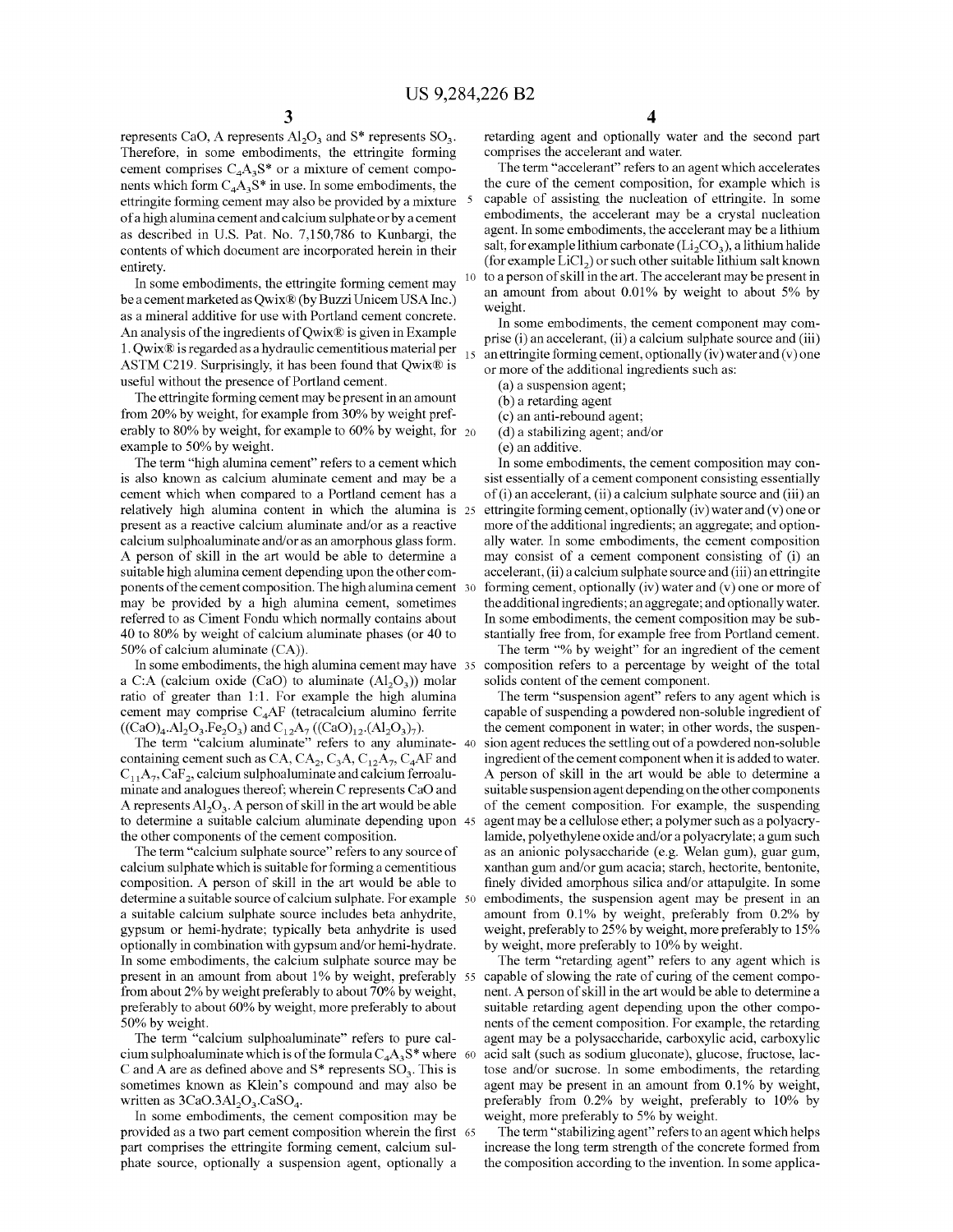tions of the invention, long term strength may be required. A suitable stabilizing agent is a reactive silica source. The term "reactive silica source" refers to any source of reactive silica which is suitable for forming a cementitious composition. A person of skill in the art would be able to determine a suitable reactive silica source. For example a suitable reactive silica source includes a ground granulated blast furnace slag (GG-BFS), a pozzolan, pulverised flyash, silica fume or other glassy mixtures of lime and silica; typically GGBFS is used optionally in combination with a pozzolan, pulverised flyash, silica fume or other glassy mixtures of lime and silica. In some embodiments, the reactive silica source may be present in an amount from 1% by weight, preferably from 5% by weight, more preferably from 10% by weight preferably to  $_{15}$ 70% by weight, preferably to 60% by weight, more preferably to 50% by weight.

The term "pozzolan" refers to a siliceous ash which may be a non-aluminous cement. A person of skill in the art would be able to determine a suitable pozzolan depending upon the  $_{20}$ other components of the cement composition. For example the pozzolan may be a blast furnace slag, flyash (for example class Cor class F flyash), a reactive clay (such as metakaolin) and/or silica fume.

The term "anti-rebound agent" refers to any agent which is <sup>25</sup> capable of increasing the cohesion of the cement composition such that the aggregate is integrated with the cement composition such that it does not separate when the cement composition is sprayed; or to an agent which provides a substantially instantaneous gel or set to the composition (for example an alkali metal silicate or aluminate; a polyacrylamide; a cellulose ether; aluminium sulphate; microfine silica etc.). A skilled person would be able to determine a suitable antirebound agent depending upon the intended use of the cemen- $\frac{35}{35}$ titious composition and/or the other additives of the composition.

The term "additive" refers to any further additive required for the correct functioning of the cement composition. A person of skill in the art would be able to determine a suitable  $_{40}$ additive depending upon the other components of the cement composition. For example, the additive may be an anti washout retarder (e.g. a natural or synthetic polymer) to encapsulate particles of the cement component, set control agent (for example an alkali metal carbonate such as sodium carbonate), 45 a gelling agent, and/or an anti-foaming agent. In some embodiments, the additive may be present in an amount from 0.02% by weight, preferably from 0.2% by weight, preferably to 10% by weight, more preferably to 5% by weight.

The term "aggregate" refers to any aggregate suitable for 50 forming concrete which is non-reactive and which serves to reduce shrinkage and cost. For example, the aggregate may be sand or crushed limestone. A skilled person would be aware of a suitable filler, depending upon the intended used of the cement composition of the invention. In some embodiments, 55 the weight ratio of the aggregate to the cement component is from about 1:1, for example from about 2:1 to about 6:1, for example to about 4:1, for example to about 3:1. In some embodiments, the aggregate may be a graded aggregate such that a plot of the log of particle size against percentage filler 60 is substantially linear. An advantage of a graded aggregate is that it minimises the amount of water required to form concrete with minimal porosity. In some embodiments, the aggregate may be a graded aggregate having a particle size of from about 10 microns, for example from about 15 microns to 65 about 30 mm, for example to about 26 mm, for example to about 12 mm. As a skilled person is aware, the particle size for

5  $\frac{6}{\text{cm}}$  strength may be required. A an aggregate to used in shotcrete may be larger than that for gunite. Particle size may be determined using a laser particle size analyser or by sieving.

> The term "sprayable" is used to indicate that the composition according to the invention is capable of being sprayed, for example using equipment generally used to spray a shotcrete or gunite cement composition. In some embodiments, the cement component and the aggregate may have a particle size suitable for application by spraying, for example a maxi-<br>mum particle size which is no more than about 30 mm or no more than about 25 mm or no more than about 12 mm.

> In some embodiments, the step of applying the composition, in the methods of applying the composition, comprises spraying the composition, for example with a compressed fluid, for example a compressed gas such as air.

> In some embodiments, the surface to which the composition is applied in the methods of applying the composition is a mine, tunnel or building structure surface.

> In some embodiments, the composition according to the invention comprises water or step (ii) of the second method of the invention comprises supplying water in a water to cement solids weight ratio of from about 0.25:1, for example from about 0.4: 1, for example from about 0.45 or from about 0.48 to about 0.8:1, for example to about 0.6:1, for example to about 0.55:1 or to about 0.53:1. The term "cement solids" refers to the non-aqueous contents of the composition according to the invention.

> In some embodiments, the concrete according to the invention may comprise one or more structural elements. In some embodiments, the method of forming according to the invention may comprise spraying the composition onto a structural element. In some embodiments, the method of forming according to the invention may comprise forming a concrete member in a mould. In some embodiments, the method of forming according to the invention may comprise the step of placing a structural element in the mould.

> The term "structural element" refers to any element which is suitable for supporting or reinforcing concrete. For example a suitable structural element may be formed from polymer or metal (for example steel).

> The invention is now illustrated with reference to the following examples which are not intended to limit the scope of the invention claimed.

#### EXAMPLE 1

A gunite mixture was compounded from the following ingredients:

Three parts by weight of fine sand; and

One part of a commercially available hydraulic cement called Qwix available from Buzzi Unicem USA Inc.

The sand used complied with ACI 506R-05 and it was screened through a US sieve size #16. Semi quantitative XRD analysis of the hydraulic cement showed it contained about 40% of Kleins compound. Detailed XRD/XRF/ICP-OES analysis of the Qwix hydraulic cement showed it to contain (where percentages are by weight):

TABLE 1

| SampleID                           | Buzzi Owix |
|------------------------------------|------------|
| % SiO <sub>2</sub>                 | 9.71       |
| $%$ Al <sub>2</sub> O <sub>3</sub> | 21.25      |
| %Fe <sub>2</sub> O <sub>3</sub>    | 2.48       |
| % CaO                              | 43.79      |
| $%$ MgO                            | 0.88       |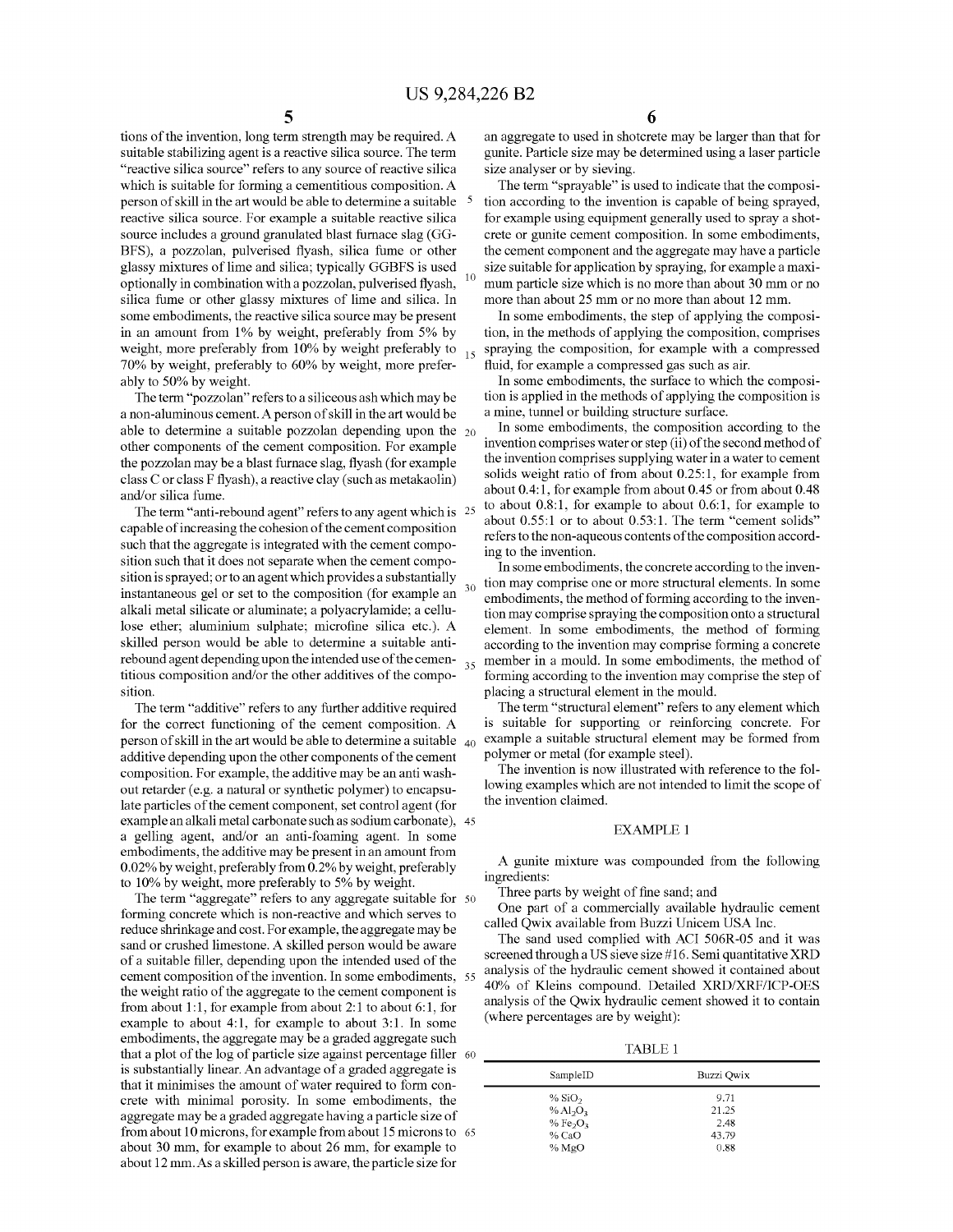30

7 TABLE 1-continued

|                     | 11 11 11 11 - Continued |    |
|---------------------|-------------------------|----|
| SampleID            | Buzzi Qwix              |    |
| % Na <sub>2</sub> O | < 0.01                  | 5  |
| % $K_2O$            | 0.27                    |    |
| % % $P_2O_5$        | 0.07                    |    |
| % TiO <sub>2</sub>  | 0.53                    |    |
| % SO <sub>3</sub>   | 19.78                   |    |
| ppm V               | 17                      |    |
| ppm Cr              | 47                      | 10 |
| ppm Mn              | 147                     |    |
| ppm Co              | $\leq$ 1                |    |
| ppm Ni              | 10                      |    |
| ppm Cu              | 5                       |    |
| ppm Zn              | 83                      | 15 |
| ppm As              | 56                      |    |
| ppm Rb              | 146                     |    |
| ppm Sr              | 803                     |    |
| ppm Zr              | 15                      |    |
| ppm Mo              | $\leq$ 1                |    |
| ppm Cd              | $\mathbf{1}$            | 20 |
| ppm Sb              | 9                       |    |
| ppm Ba              | 18                      |    |
| ppm Pb              | 35                      |    |
| % Ash               | 98.32                   |    |
| ppm Li              | 151                     |    |
| % Free Lime         | 0.32                    | 25 |
|                     |                         |    |

The following tests were carried out using Qwix® as the cement:

TABLE2

|           | Sand:Cement<br>weight ratio | Water Rate<br>(gal) | W.CM  |    |
|-----------|-----------------------------|---------------------|-------|----|
| Test #1   | 1:1                         | 0.6                 | 0.288 | 35 |
| Test $#2$ | 2:1                         | 0.6                 | 0.389 |    |
| Test $#3$ | 2:1                         | 0.8                 | 0.429 |    |
| Test $#2$ | 2:1                         | 0.6                 | 0.370 |    |
| Repeat    |                             |                     |       |    |
| Test #4   | 3:1                         | 0.4                 | 0.487 |    |
| Test $#5$ | 3:1                         | 0.6                 | 0.491 | 40 |
| Test #6   | 3:1                         | 0.8                 | 0.522 |    |
| Test $#7$ | 3:1                         | 0.9                 | 0.490 |    |
| Test #8   | 4:1                         | 0.8                 | 0.583 |    |

In Table 2, the abbreviation "W:CM" refers to a weight 45 ratio between water and cement solids. Each test mixture was sprayed using a Reed Soya gunite machine into a test panel. ASTM procedure C1140 was followed for preparing and testing specimens from Shotcrete test panels. The test panel was constructed from  $\frac{3}{4}$  inch plywood and measured 24 insx24 insx4 ins deep. The panel was filled to a minimum four inches depth. Cylinders having a diameter of 2 inch and a height of 4 inch cylinders were cored and extracted from the test panels as per ASTM C1604 and tested for compressive  $_{55}$ strength at 15 mins old as per ASTM C39. Compressive strengths of 6542 psi and 7032 psi were achieved. The time measured was the duration from the commencement of spraying into the box. As it took 3-4 mins to fill the box some of the

Compositions according to the invention were prepared to  $65$ measure the time to set and were compared with known formulations.

The compositions used in Example 2 are as listed in Table 3:

TABLE3

| Cement                   | Initial Set (min) | Final Set (min) |
|--------------------------|-------------------|-----------------|
| Ordinary Portland Cement | 138               | 222             |
| CTS Rapid Set            | 12                | 14              |
| Qwix (high w:cm)         | 3.5               | 5.5             |
| Qwix (low w:cm)          | 2.0               | 4.5             |
| 10<br>China CSA (neat)   | 60                | 178             |
| Hydrostone               | 10                | 12              |

Qwix hydraulic cement was as detailed in Example 1. The 15 OPC was a U.S. Type 1. CTS rapid set is a CSA cement, produced by the CTS company, containing some OPC blended in. The China CSA is a calcium sulphoaluminate cement that is produced in China and marketed as a CSA high strength material. It does not have any additional calcium 20 sulphate added. The only sulfate in this cement is part of the Klein's compound. Hydrostone is plaster (i.e. calcium sulphate hemi-hydrate) based cement by U.S. Gypsum.

Set time data was obtained following ASTM C1398. The mix proportions were as set out in Tables 4 and 5 (where 25 "w:c" refers to a water: cement weight ratio and "s:c" refers to a sand: cement weight ratio):

TABLE4

| Component $(g)$ | Qwix (high w:cm) | Qwix (low w:cm) |
|-----------------|------------------|-----------------|
| Cement          | 510              | 510             |
| Sand            | 1536             | 1536            |
| Water           | 229.5            | 204             |
| w:c             | 0.45             | 0.40            |
| S.C             |                  |                 |

**TABLE 5** 

| 40         | Component $(g)$ | CTS Rapid Set | Hydrostone |  |
|------------|-----------------|---------------|------------|--|
|            | Cement          | 510           | 443        |  |
|            | Sand            | 1536          | 1330       |  |
|            | Water           | 204           | 111        |  |
|            | w:c             | 0.40          | 0.25       |  |
| $\sqrt{5}$ | S: C            | ٦             | ٩          |  |

The China CSA was prepared in a similar way to the CTS mix, i.e. a sand to cement weight ratio of3 to 1 and a W:C of 0.3. Accordingly, it can be seen that the set time for the compositions according to the invention is very short.

#### EXAMPLE3

In this example, the composition of the invention was used to treat damaged building structures in the form of beams.

Ten standard simply-supported beams were used after 28 days of curing. The beams were scanned and the actual position of the reinforcing steel was located and marked. All core could have been just 11 mins old when tested.  $60$  beams were damaged in pairs in different degrees by using a Kango pneumatic hammer. One damaged beam from each pair was then sprayed with a gunnite mix which was a mixture EXAMPLE 2 of Quickcem cement, which is a blend of China CSA cement and OPC, and sand (made by Hanson). Damaged and damaged sprayed beams were tested under 4 point bending.

> The damaged beams failed within the damaged area. The damaged sprayed beams failed outside the repaired area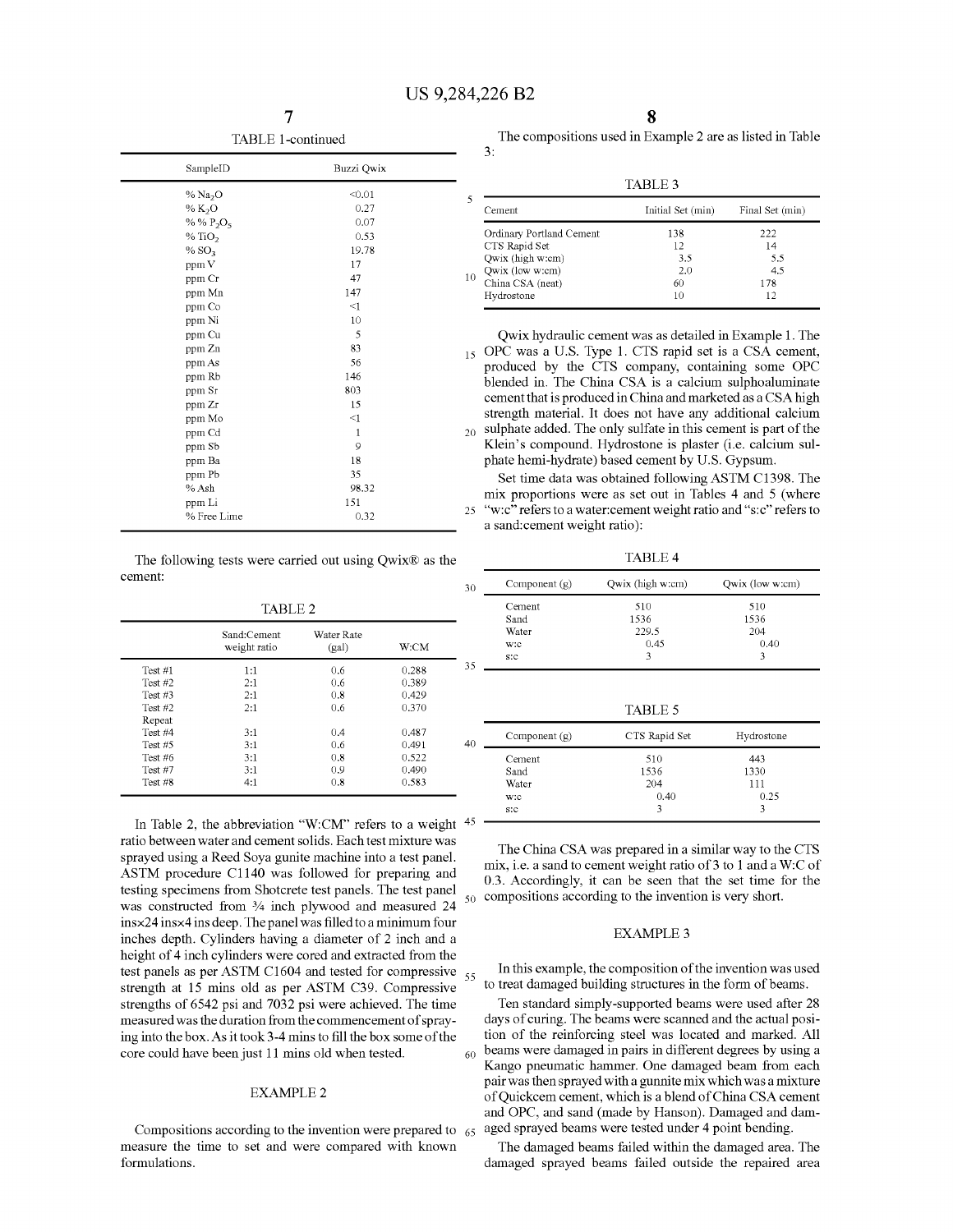showing that the composition according to the invention helped strengthen the damaged beam.

#### EXAMPLE 4

In the following example, the grading of the aggregate used in the Examples was determined by sieving and the results obtained are shown in Tables 6-9 for the different gradings of sand:

| L<br>Π |
|--------|
|--------|

|               |                        |                           |                         |                          |                         | <b>ACI</b> Grading Limits |
|---------------|------------------------|---------------------------|-------------------------|--------------------------|-------------------------|---------------------------|
|               |                        | CAER sand                 |                         |                          | Grading No. 1           | Grading No. 2             |
| Sieve<br>Size | Mass<br>Retained $(g)$ | $\frac{0}{0}$<br>Retained | Cumulative<br>Passing % | Cumulative<br>Retained % | Cumulative<br>Passing % | Cumulative<br>Passing %   |
| 18/2          |                        | $\theta$                  | 100                     | $\theta$                 | $\theta$                | $\theta$                  |
| 1             | $\theta$               | $\theta$                  | 100                     | 0                        | 0                       | 0                         |
| $^{3}/_{4}$   | $\Omega$               | $\boldsymbol{0}$          | 100                     | $\mathbf 0$              | 0                       | $\theta$                  |
| $\frac{1}{2}$ | $\Omega$               | $\theta$                  | 100                     | $\Omega$                 | 0                       | 100                       |
| $\frac{3}{8}$ | 12.1                   | 0.4                       | 99.6                    | 0.4                      | 100                     | 90-100                    |
| #4            | 67.8                   | 2.3                       | 97.3                    | 2.7                      | 95-100                  | 70-85                     |
| #8            | 333.9                  | 11.1                      | 86.2                    | 13.8                     | 80-98                   | 50-70                     |
| #16           | 429.0                  | 14.3                      | 71.9                    | 28.1                     | 50-85                   | 35-55                     |
| #30           | 1164.7                 | 38.8                      | 33.1                    | 66.9                     | $25 - 60$               | $20 - 35$                 |
| #50           | 752.0                  | 25.1                      | 8.0                     | 92.0                     | $10 - 30$               | $8 - 20$                  |
| #100          | 201.7                  | 6.7                       | 1.3                     | 98.7                     | $2 - 10$                | $2 - 10$                  |
| #200          | 17.1                   | 0.6                       | 0.7                     | 99.3                     |                         |                           |
| Pan           | 19.7                   | 0.7                       | 0.0                     | 99.9                     |                         |                           |
|               | 2998.0                 | 99.9                      |                         |                          |                         |                           |

TABLE 7

| Mass<br>Retained | $\%$<br>Retained | Cumulative<br>Passing % | 35 |
|------------------|------------------|-------------------------|----|
| 12.1             | 0.4              | 99.6                    |    |
| 67.8             | 2.3              | 97.3                    |    |
| 333.9            | 11.1             | 86.2                    |    |
| 429.0            | 14.3             | 71.9                    |    |
| 1164.7           | 388              | 33.0                    | 40 |
| 752.0            | 25.1             | 8.0                     |    |
| 201.7            | 6.7              | 1.2                     |    |
| 17.1             | 0.6              | 0.7                     |    |
| 19.7             | 0.7              | 0.0                     |    |
| 2998.0           | 100.0            |                         | 45 |

| TABLE. | x |
|--------|---|
|--------|---|

|               |                    | <b>ACI</b> Grading Limits                |                                          |    |
|---------------|--------------------|------------------------------------------|------------------------------------------|----|
| Sieve Size    | Sieve Size<br>(mm) | Grading No. 1<br>Cumulative<br>Passing % | Grading No. 2<br>Cumulative<br>Passing % |    |
| 1.5           | 38.10              | 0                                        | 0                                        | 55 |
|               | 25.40              | 0                                        | 0                                        |    |
| $^{3}/_{4}$   | 19.00              | 0                                        | 0                                        |    |
| $\frac{1}{2}$ | 12.70              | 0                                        | 100                                      |    |
| $\frac{3}{8}$ | 9.51               | 100                                      | 95.0                                     |    |
| #4            | 4.76               | 97.5                                     | 77.5                                     |    |
| #8            | 2.38               | 89.0                                     | 60.0                                     | 60 |
| #16           | 1.19               | 67.5                                     | 45.0                                     |    |
| #30           | 0.595              | 42.5                                     | 27.5                                     |    |
| #50           | 0.297              | 20.0                                     | 14.0                                     |    |
| #100          | 0.149              | 6.0                                      | 6.0                                      |    |
| #200          | 0.074              |                                          |                                          |    |
| Pan           | Pan                |                                          |                                          | 65 |

| я<br>∽ |  |
|--------|--|

| Coarse<br>#2 | Fine<br>#1 | <b>CAER</b><br>Sand |      |  |
|--------------|------------|---------------------|------|--|
| 100          | 100        | 100.0               | 100  |  |
| 100          | 100        | 99.6                | 99.6 |  |
| 95           | 100        | 97.3                | 97.3 |  |
| 80           | 98         | 862                 | 86.2 |  |

TABLE 9-continued

| 35 | Coarse<br>#2   | Fine<br>#1 | <b>CAER</b><br>Sand |      |
|----|----------------|------------|---------------------|------|
|    | 50             | 85         | 71.9                | 71.9 |
|    | 25             | 60         | 33.1                | 33.0 |
|    | 10             | 30         | 8.0                 | 8.0  |
|    | $\mathfrak{D}$ | 10         | 1.3                 | 1.2  |
|    | 0              | 3          | 0.7                 | 0.7  |
| 40 |                |            | 0.0                 | 0.0  |

### EXAMPLE 5

In the following example, the compressive strength of cylinders of concrete prepared according to ASTM procedure C1140 described in Example 1 was determined using Qwix cement and either coarse or fine sand as detailed in Example  $50\,$  4.

Table 10 shows the compressive strength of samples prepared using a sand: cement weight ratio of 2:1 with coarse cement and the indicated amount of water:

TABLE 10

|    |             |      | Compressive Strength (psi)<br>Sample ID |                                    |                                    |  |
|----|-------------|------|-----------------------------------------|------------------------------------|------------------------------------|--|
| 60 |             |      | Coarse 2:1<br>$(0.60 \text{ gal})$      | Coarse 2:1<br>$(0.82 \text{ gal})$ | Coarse 2:1<br>$(1.10 \text{ gal})$ |  |
|    | Curing Time | 0.25 | 5100                                    | 3917.5                             | 1551.5                             |  |
|    | (hrs)       | 0.5  | 5589                                    | 5270.5                             | 2788.5                             |  |
|    |             | 1    | 6065                                    | 6479.5                             | 3830                               |  |
|    |             | 3    | 7475.5                                  | 7806                               | 4576                               |  |
|    |             | 5    | 8582.5                                  | 7072                               | 4944.5                             |  |
| 65 |             | 6    | 7783                                    | 8307                               | 4763                               |  |
|    |             | 24   | 8192                                    | 9222                               | 6113.5                             |  |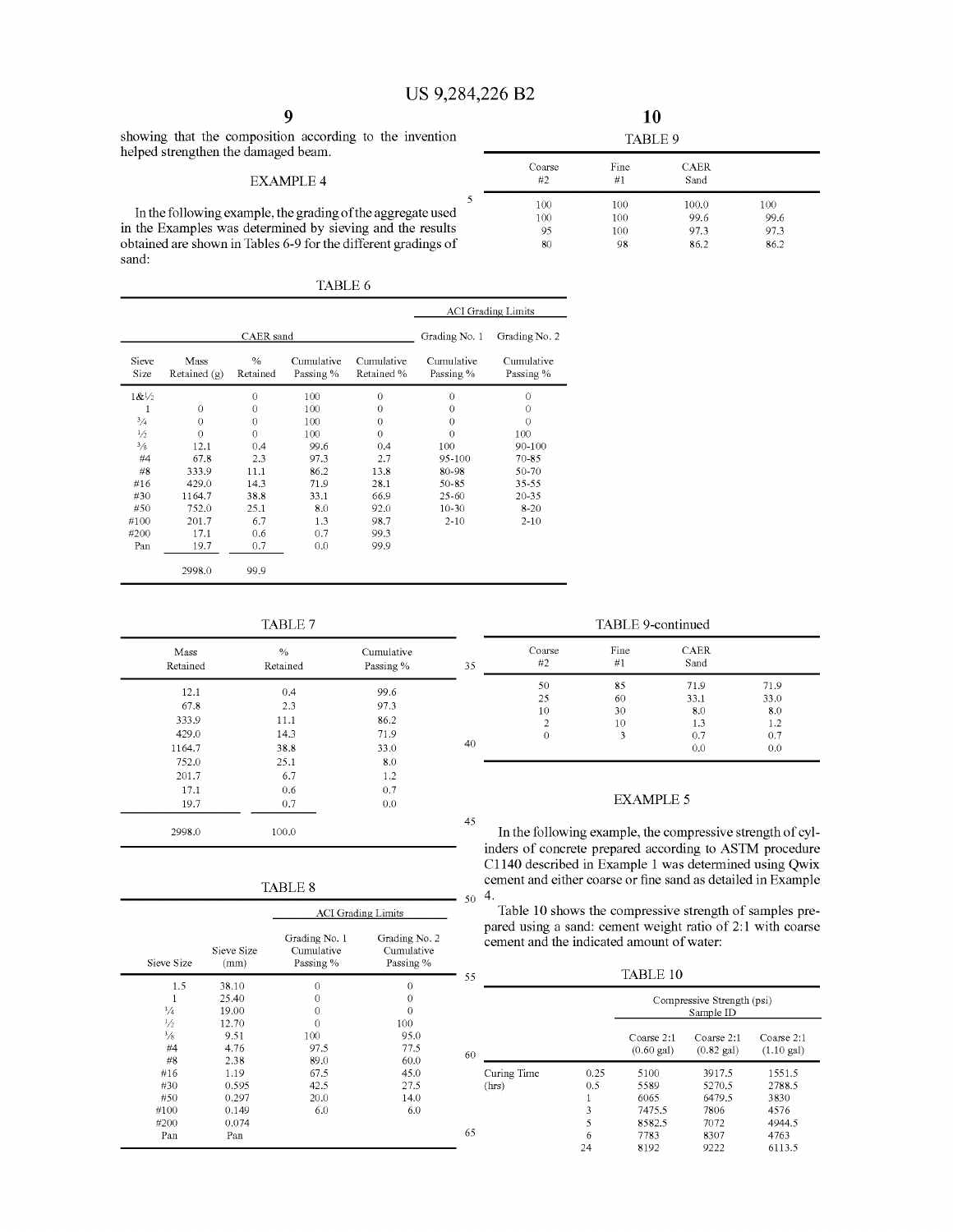10

5

15

|                       |                 | TABLE 10-continued                 |                                         |                                    |  |
|-----------------------|-----------------|------------------------------------|-----------------------------------------|------------------------------------|--|
|                       |                 |                                    | Compressive Strength (psi)<br>Sample ID |                                    |  |
|                       |                 | Coarse 2:1<br>$(0.60 \text{ gal})$ | Coarse 2:1<br>$(0.82 \text{ gal})$      | Coarse 2:1<br>$(1.10 \text{ gal})$ |  |
| Curing Time<br>(days) | 28<br>56<br>112 |                                    |                                         | 9829<br>8237                       |  |

Tables 11 and 12 show the compressive strength of samples prepared with fine cement and the indicated amount of water:

# TABLE 11

|                  |      | Compressive Strength (psi)<br>Sample ID |                                    |                                   |    |
|------------------|------|-----------------------------------------|------------------------------------|-----------------------------------|----|
|                  |      | Fine $2:1$<br>$(0.6 \text{ gal})$       | Fine $2:1$<br>$(0.82 \text{ gal})$ | Fine $1:1$<br>$(0.6 \text{ gal})$ | 20 |
| s:c weight ratio |      | 2:1                                     | 2:1                                | 1:1                               |    |
| w:c weight ratio |      | 0.389                                   | 0.429                              | 0.288                             |    |
| Curing Time      | 0.25 | 5200.5                                  | 3015.0                             | 7174.5                            |    |
| (hrs)            | 0.5  | 5487.5                                  | 4112                               | 6937.0                            |    |
|                  | 1    | 5927                                    | 5339.5                             | 7561.0                            | 25 |
|                  | 3    | 7915                                    | 6289.5                             | 10039.5                           |    |
|                  | 5    | 9246                                    | n/d                                | 9988.0                            |    |
|                  | 6    | 9117                                    | 7007.5                             | 9809.0                            |    |
|                  | 24   | 9980.5                                  | 8393                               | 10962.5                           |    |
| Curing Time      | 7    | 9694                                    |                                    | 9837.0                            |    |
| (days)           | 28   | 9876                                    |                                    | 11202.5                           | 30 |
|                  | 56   | 10019                                   |                                    | 10782.5                           |    |
|                  | 112  |                                         |                                    |                                   |    |

#### TABLE 12

|                  |      | Compressive Strength (psi)<br>Sample ID |                            |                            |                                 |  |
|------------------|------|-----------------------------------------|----------------------------|----------------------------|---------------------------------|--|
|                  |      | Fine $3:1$<br>$(0.6 \text{ gal})$       | Fine 4:1<br>$(0.8$ gal $)$ | Fine 3:1<br>$(0.8$ gal $)$ | Time 3:1<br>$(0.4 \text{ gal})$ |  |
| s:c weight ratio |      | 3:1                                     | 4:1                        | 3:1                        | 3:1                             |  |
| w:c weight ratio |      | 0.491                                   | 0.583                      | 0.522                      | 0.487                           |  |
| Curing Time      | 0.25 | 6787.0                                  | 5036.0                     | 4666.0                     | 6738.0                          |  |
| (hrs)            | 0.5  | 7171.0                                  | 5328.0                     | 5408.5                     | 7302.5                          |  |
|                  | 1    | 7331.5                                  | 6529.5                     | 5910.5                     | 7158                            |  |
|                  | 3    | 9209.0                                  | 7235.5                     | 6797.5                     | 7623                            |  |
|                  | 5    | 8607.5                                  | 7638.5                     | 6629.5                     | 7624                            |  |
|                  | 6    | 9715.0                                  | 7721.5                     | 7371.5                     | 7818                            |  |
|                  | 24   | 10577.0                                 | 8984.0                     | 7268.5                     | 10229                           |  |
| Curing Time      | 7    | 8406.0                                  | 7020                       | 9229.5                     | 10310                           |  |
| (days)           | 28   | 6795.5                                  | 9240                       | 8345                       | 9390                            |  |
|                  | 56   | 11070                                   | 11230                      | 8530                       | 9240                            |  |
|                  | 112  | 9900                                    |                            |                            |                                 |  |

Tables 11 and 12 show the compressive strength of samples prepared with fine cement and the indicated amount of water:

| ۱ı<br>r |  |
|---------|--|
|---------|--|

|                   | .                                               |                                                   |    |
|-------------------|-------------------------------------------------|---------------------------------------------------|----|
|                   | Compressive Strength (psi)                      |                                                   |    |
|                   | 13.1<br>Sample ID                               | 13.2                                              | 60 |
|                   | Fine 3:1 Silica<br>Fume $(0.6 \text{ gal})$     | Fine 3:1 Fly<br>Ash $(0.6 \text{ gal})$           |    |
| Stabilizing agent | Silica fume-5%<br>by weight of<br>cement solids | $Fly$ ash $-25%$<br>by weight of<br>cement solids | 65 |

|                  |      | Compressive Strength (psi)                  |                                    |  |
|------------------|------|---------------------------------------------|------------------------------------|--|
|                  |      | 13.1<br>13.2<br>Sample ID                   |                                    |  |
|                  |      | Fine 3:1 Silica<br>Fume $(0.6 \text{ gal})$ | Fine 3:1 Fly<br>Ash $(0.6$ gal $)$ |  |
| s:c weight ratio |      | 3:1                                         | 3:1                                |  |
| w:c weight ratio |      | 0.473                                       | 0.543                              |  |
| Curing Time      | 0.25 | 5425.0                                      | 4335.0                             |  |
| (hrs)            | 0.5  | 6405                                        | 5190                               |  |
|                  | 1    | 6445                                        | 6235                               |  |
|                  | 3    | 7875                                        | 7250                               |  |
|                  | 5    | 8585                                        | 8035                               |  |
|                  | 6    | 8205                                        | 7915                               |  |
|                  | 24   | 10005                                       | 9435                               |  |
| Curing Time      | 7    | 8925                                        | 8455                               |  |
| (days)           | 28   | 10335                                       | 8020                               |  |
|                  | 56   | 10265                                       | 9235                               |  |
|                  | 112  |                                             |                                    |  |

#### EXAMPLE 6

In the following example, the effect of the accelerant, 25 lithium carbonate was investigated in a paste study where no aggregate was used. The cure of the cement was monitored by detecting the primary ettringite peak by X-ray diffraction. Ettringite is believed to be the principal strength forming mineral.

30 A comparative test was run with 70 wt% of the China CSA used in Example 3, 30 wt % of anhydrite and water in a 0.3:1 water: cement weight ratio. No ettringite peak was detected during the period of the test which was 1,300 seconds, or about 20 minutes.

35 In a first test,  $0.1 \text{ wt} \% \text{Li}_2\text{CO}_3$  was added as a powder to the CSA/anhydrite mix and a clear ettringite peak was obtained within 1,300 seconds.

In a second test,  $Li<sub>2</sub>CO<sub>3</sub>$  was dissolved in the water used to hydrate the cement in the stoichiometric proportion of the 40 final paste and again the ettringite peak was observed at about the same time as that of the first test where  $Li<sub>2</sub>CO<sub>3</sub>$  was used as a powder additive.

In a third test, 0.1 wt %  $Li<sub>2</sub>CO<sub>3</sub>$  was added as a powder to Qwix cement as used in Example 1. A clear ettringite peak 45 was obtained within 140 seconds showing that Qwix cement cures substantially instantaneously.

Accordingly, it is clear that the lithium salt could be added as an accelerant at the point of injection using a water slurry if the delivery time is less than the set time of the non-50 accelerated paste.

What is claimed is:

55

1. A gunite forming composition consisting of:

(a) a dry cement component which consists of (i) a nucleation agent accelerant, (ii) a calcium sulphate source selected from the group consisting of beta anhydrite, gypsum and hemi-hydrate, and (iii) from 30% by weight of calcium sulphoaluminate as an ettringite forming cement, and

(b) an aggregate, wherein

- the weight ratio of the aggregate (b) to the cement component (a) is from about 2:1 to about 6:1, and wherein
- when the composition is mixed with water, the resulting mixture has undergone final set and hardened sufficiently to possess a minimum unconfined compressive strength of 1500 psi when tested in accordance with ASTM C1140 and/or C1604 at 15 minutes after placement.